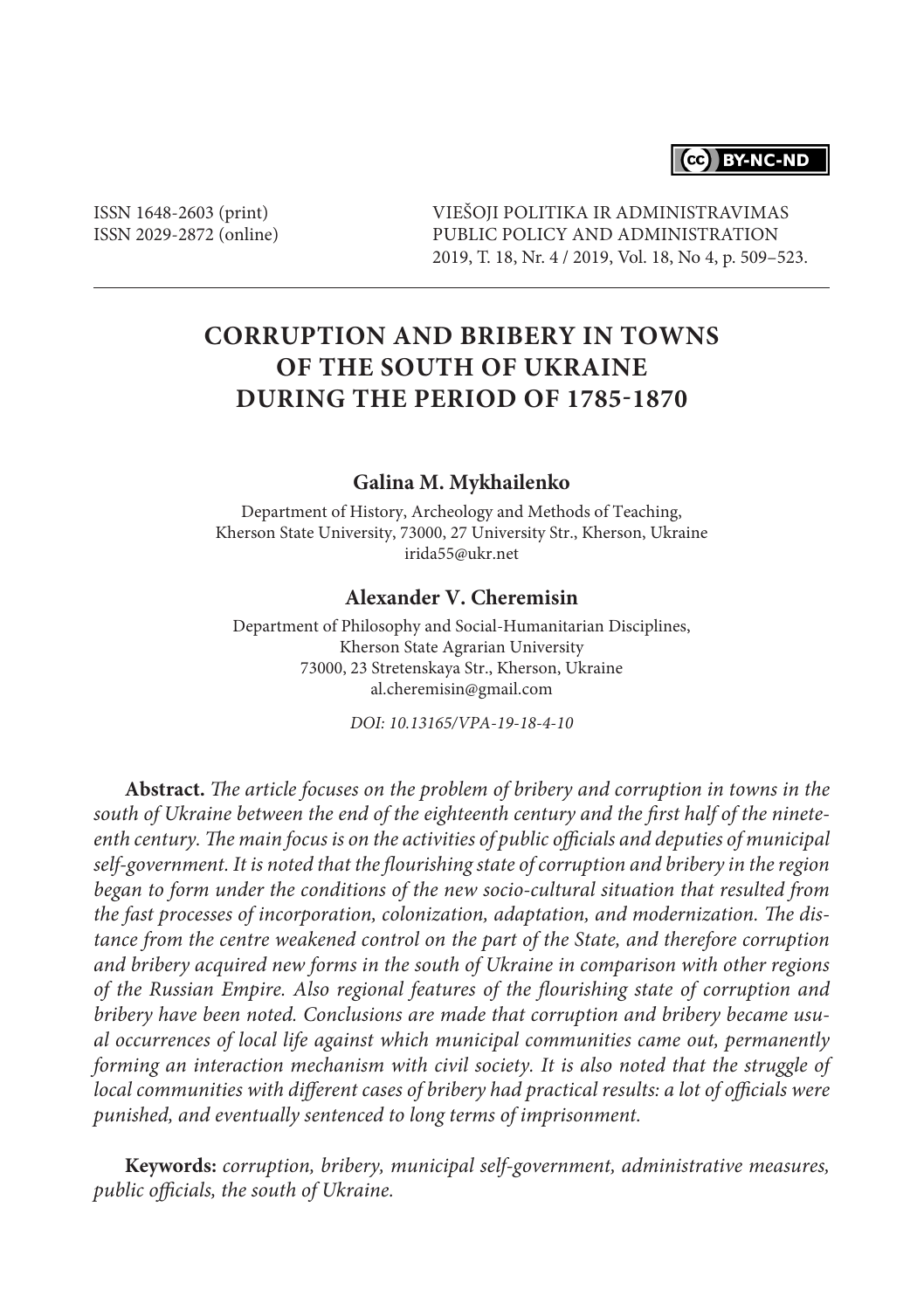**Raktažodžiai***: korupcija, kyšininkavimas, vietos savivaldybės, administracinės priemonės, valstybės pareigūnai, pietų Ukraina.*

#### **Introduction**

Under the modern conditions of the Ukrainian State's development and the realization of reforms on the principles of decentralization of local self-government, there exists a very actual problem of struggling against corruption. In this aspect, modern Ukraine inherited not only the former Soviet Union's corruption, but also that of the Russian Empire. At the end of the eighteenth century towns in the south of Ukraine began their existence with different opportunities, population, and land ownership. The government of the Russian Empire decided that it would suffice to grant land ownership to towns and establish local bodies of self-government, so they themselves could organize trade, lease lands, fill up their own budgets, and not rely on the state as much.

The government, wishing to shift the financing from the center on to the peripheral cities and towns, tried to lessen the burden of administrative measures over the regions of the Empire. The State based the "new" municipal relationships on the principle of decentralization, the main ideas of which were to facilitate modernization, municipalization, and capitalization.

According to this "new life" idea, it was necessary to develop extensive trade relations to provide merchants with the necessary tools, and to turn them into municipal leaders who would be able to further develop towns on the principle of self-sufficiency. In other words, the State planned to turn municipal communities into municipal selfgovernments and town's estate owners into bourgeoisie.

Decentralization of public government was declared in 1785, followed by the formation and functioning of municipal councils as self-governing bodies of local populations, which became an entirely new phenomenon in the history of the Russian Empire and in the south of Ukraine in particular.

The principal goal of this extensive reform was to shift the maintenance costs from the State's treasury on to towns, permitting self-governing bodies to form their own budgets. Towns became the subjects of budgets at the same time as municipal self-governing bodies acquired management functions. Self-governing bodies could, therefore, only use budgets rather than influencing them, as they were not their owners. According to the general plan, towns had to form and use local budgets, contributing nothing to the State's treasury. That way the government clearly divided the finances into municipal and official and, therefore, the population had to pay for municipal and state (official) expenses separately.

After shifting the burden of local financing on to towns, there began an innovation for the south of Ukraine in forming budgets using commercial and land leasing activity. This substantially differentiated the south of Ukraine from other regions, where the main levies were taxes gained from the local population. In the south of Ukraine, about 43% of these amounts were collected into budgets, whilst at the same time in other regions of Ukraine, Russia and elsewhere, these items of the budget were provided by inconsequen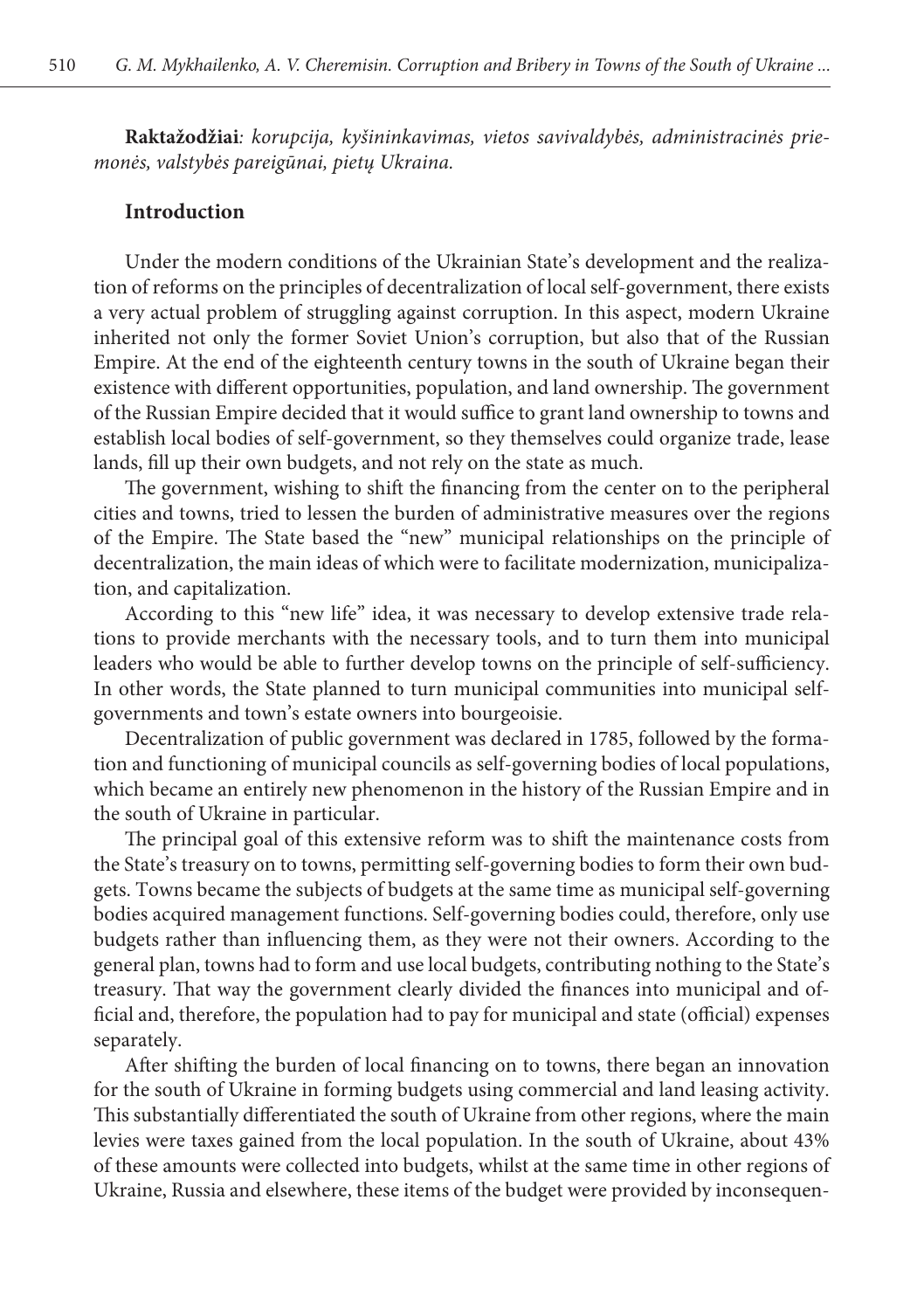tial (1-2%) revenues (in most towns they were simply absent). Here, the main sources of filling budgets were valuation duties and taxes collected from the local population.

However, modernization and "new life" did not eliminate such negative phenomena **as corruption and bribery**. In the new life of the south of Ukraine they flourished, acquired new forms and growingrew to an enormous scale.

### **Corruption and bribery in self-governing bodies in southern Ukrainian towns**

The problem of corruption and bribery in municipal self-government in the south of Ukraine remains insufficiently studied because of the unsatisfactory state of the information sources. Not many formulary cards of local deputies remain, in those which that contain a special column existed indicating whether a person was proven guilty of bribery or not. In some cards the column was not filled, in others there remain notices that a person was proven guilty of bribery. The biographies of some municipal figures sometimes contain records concerning such facts. There remain a few complaints noting that deputies and clerks took bribes, especially in large amounts. Those who refused to give bribes were imprisoned and severely beaten.

Even foreign travelers wrote about the phenomenon of corruption among the southern officialdom. For example, Mary Holders, an Englishwoman who stayed in the south of Ukraine from 1816-1820, stresses the fact that municipal life was, to a large extent, imbued with bribery. Being under the impression that this reflected the peculiarities of local customs, she cited in her memoirs a saying of local officials which gave an indication of the level of bribery: "We're a long way from heaven, a long way from the Tsar". Though portraits of the Tsar were kept everywhere, and all the officials behaved themselves as if he was present in their office, everybody knew that they were far away from the Tsar. That is why one could take a good many liberties (Gutri et al. 2012,: p. 65-91).

British citizen Robert Layal described in his memoirs "Travels in Russia, Crimea and Caucasus" (1825) life in Kherson, Katherinoslav, and Tavria provinces. In his impression of the situation, the south of Ukraine appeared as a separate country, the population of which consisted of Russians, Ukrainians, Jews and foreigners. In his view, Russians likewere clear bribe-takers, whereas Jews appeared were considered by him to be 'swindlers' (Gutri et al. 2012: p. 100-179).

Although the deputies of municipal self-government had to take an oath (according to which all deputies were to be guarantors of certain spiritual and ethical values: honesty, diligence, righteousness, in other words, to be "the most gifted and well-deserved") it did not prevent them from taking part in corruption schemes. In the oath, members of self-governing bodies swore absolute loyalty to the monarchy, and to fulfill the orders and instructions of higher ranking officials. Moreover, the form of the oath for municipal figures remained unchanged neither during the Pre-Reform period, nor after the Reform. Representatives of municipal communities swore an oath to the Emperor and assumed obligations to fulfill all the orders of the higher administration irrespective of their posi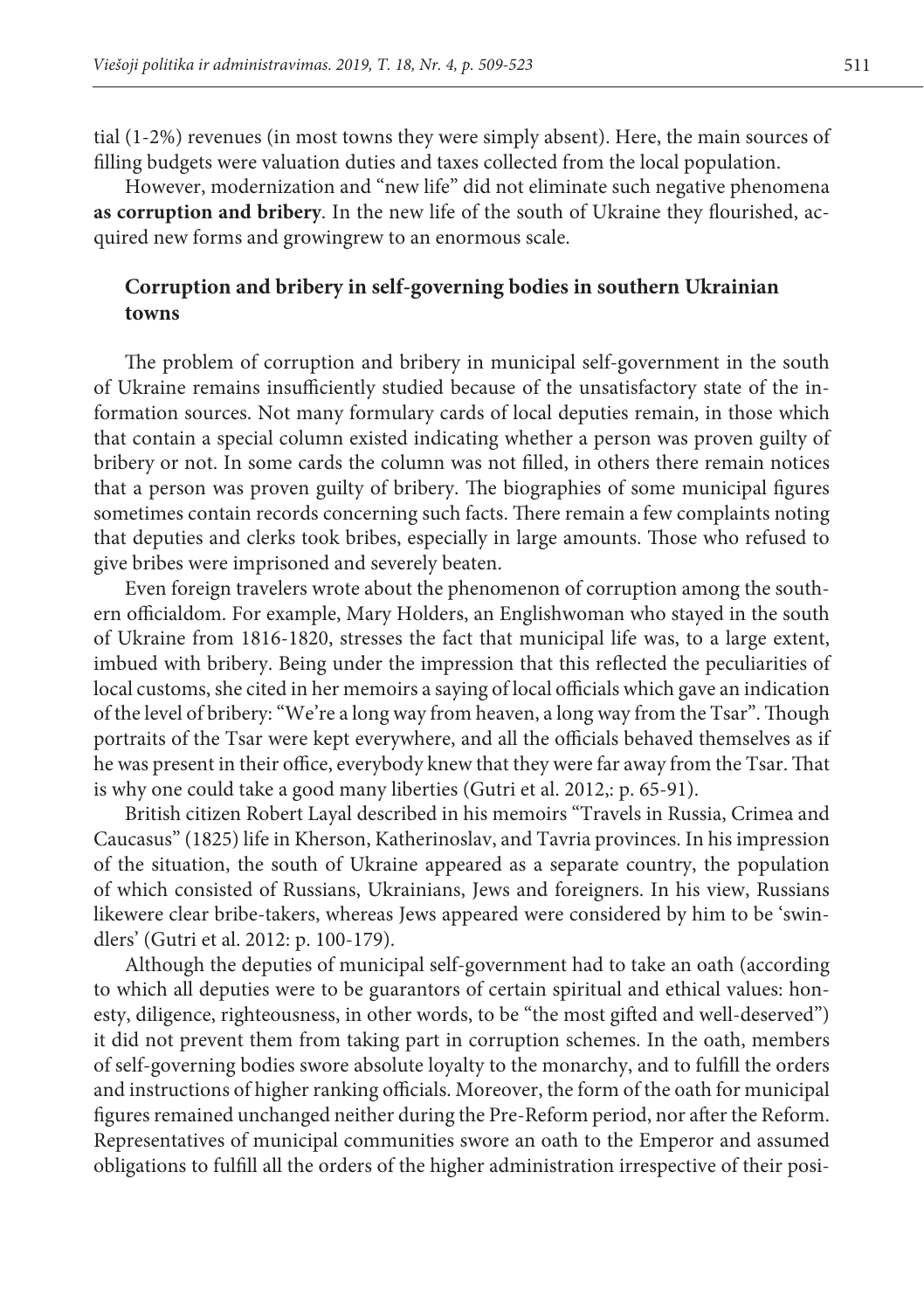tion (or subordination), to remain loyal to the last drop of blood, and not to take bribes (DAARC. F. 518. Op.1. D.2. P. 10-42).

The principle of electivity to public institutions under the realities of the southern Ukrainian region formed as a result of the population's fast adaptation to new commercial conditions of life. Whilst in other regions of Ukraine the establishing of public institutions was based on family-protection relationships (Volod'ko 2007), in the south of Ukraine new deputies were not connected with previous events in the region or social links between themselves. Their election took place mostly due to successful commercial activity, so they took their attitude of relative commerciality towards their official work in civil institutions. The figures who were elected, but had not been financially successful in the old regions wanted to quickly become rich in the south. The distance from the Empire's center along with fast adaptation, new social, national and religious conditions of life, and the declared principles of decentralization, rendered the financial direction of self-government activities into a leading one. That is why double and triple taxation of local populations became widespread, and so did the lucrative purchase of municipal property – probably over 10% of public assets became private property of the deputies. Corruption, bribery and bureaucracy flourished to an even greater extent than in older regions.

Then the question arises: what actions required bribery? Plenty of opportunities for the above-mentioned illegal deeds were available during the registration of town's estates, issuing of trading certificates, checking the norms of commercial activity, leasing municipal property, construction works, andetc. Taking the testimonies of the locals into consideration, it is known that documentation turnover was very slow, so, in all probability, a conclusion can be made that bribery in self-governing bodies was an absolutely routine thing.

The abovementioned was the norm especially during leasing land property, which, in fact, ran alongside selling land to other people. There was also a widespread practice of independent individuals getting hold of municipal lands, which made it possible to not pay much in taxes and "voluntary donations".

One more reason for wide-spread corruption and bribery being characteristic of all southern Ukrainian towns was the intensive urbanization process which led to constant population growth. On the one hand it increased budget revenue from local duties and taxes, but on the conversely it lead to unfair tax composition. Taxation was shifted onto the townspeople and artisans, who were often charged two to three times the normal amount.

The constant growth in population in new southern Ukrainian towns permitted police to carry out uncontrolled raids, robbing local populations on municipal lands – they confiscated crops and money and arrested and beat those who refused to pay. Although legal donations could be made to the police (via charities or police donations) that varied from 500 to 3,000 rubles, depending on national situation (occurring most often in provincial towns). The ethnic groups that resided close together and were in the majority had certain privileges, but the municipal population being in the minority suffered double or triple tax rates. For example, ever since its founding the town of Grygoropol (DAHO. F.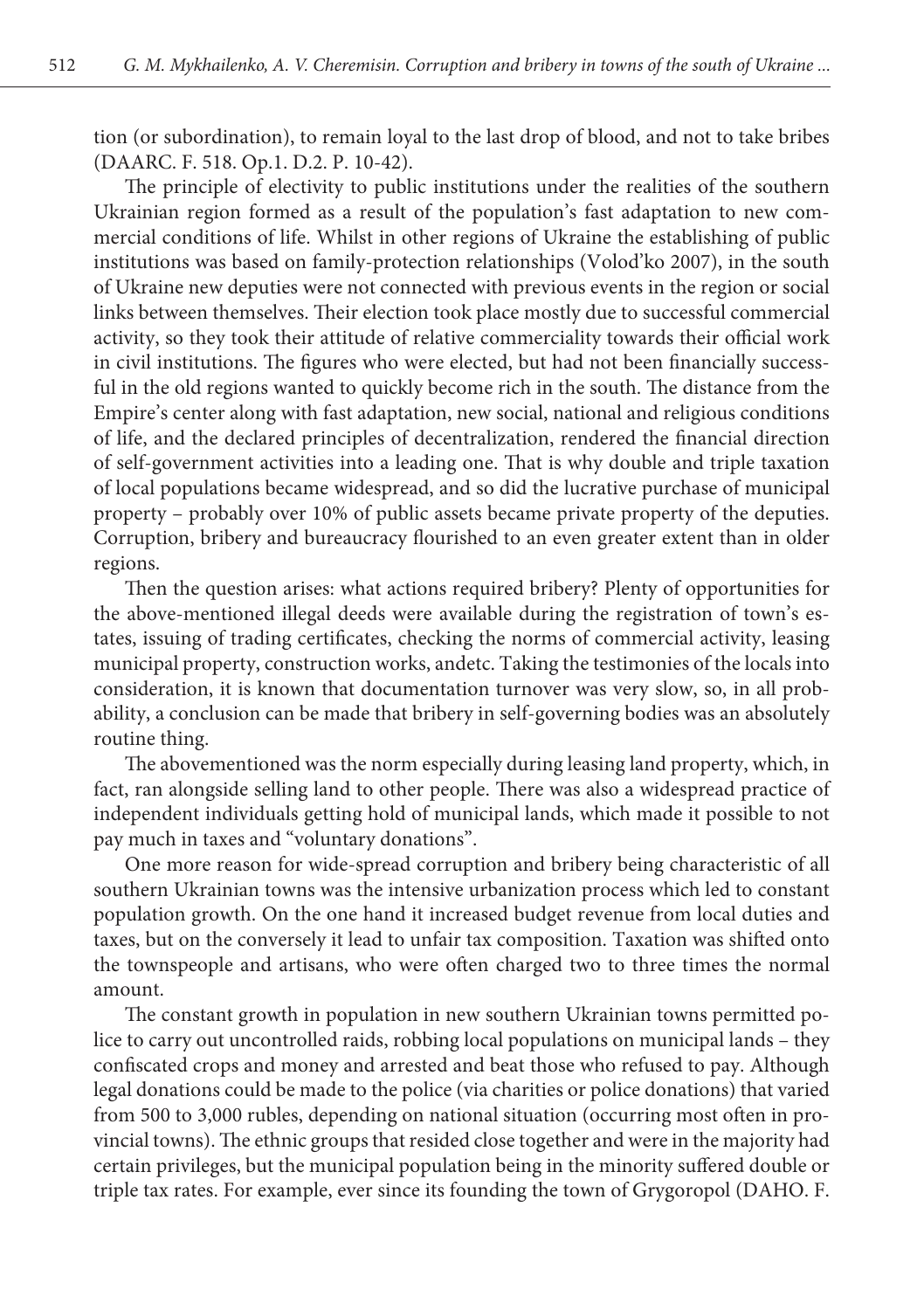14. Op.1. D. 1303. P. 3-11; DAHO. F.14. Op. 1. D.961. P. 3-24) was home to a majority of Armenians, so other nationalities paid much larger amounts towards the budget. The Armenians were well represented in the municipal self-government, so their delegates lessened taxation for their own people. In 1870 the Greeks of Mariupol made a decision that municipal lands should to belong to them, thus making use of the fact that Greeks constituted a large portion of the city's population (Konstantinova 2011: p. 193-220). The south of Ukraine was a borderline of settlement for Jews, but they were not allowed to work in self-governing bodies until 1870; they solved their own problems through the estate's self-government and paid box taxes.

On the whole, though official ideology tried to represent the south of Ukraine as Russian territory, in fact the region did not become truly Russian in reality. In aAll of the descriptions and characteristics, the south of Ukraine did not look Russian neither culturally, nor spiritually. The contrast between Russian territories and the southern Ukrainian region was very evident. Moreover, the south was always characterized as better than Russian provinces. Life in the region looked better than in Russia, the population was more well-off, and prices were lower. Residents of the south were not Russians though, but Ukrainians, Tatars, Jews – foreigners with old traditions and interesting historical pasts. Townspeople became Europeans according to their social-cultural tradition and mentality. The only thing which connected the region with Russia was corruption, plutocracy, and bribery. In other aspects the south of Ukraine was in sharp contrast to other Russian territories, and, in the opinion of travelling foreigners, it was Europe – the most civilized region in the Russian Empire. All nationalities residing in southern Ukraine were modernized, as well as socially stratified. Even Russian nobility who still wore beards spoke French and German better than Russian.

It seemed that new life in new lands was going to force out such 'Russian' phenomena as corruption and bribery, because newcomers from the Russian remote districts were very unhappy with such things in old regions, and they planned to begin a decent trade-based life in the south of Ukraine. Moreover, the Russian government had a practice of appointing foreigners to municipal and administrative posts who were ideological enemies of corruption. It seemed that traditions of bribery and corruption were doomed to disappear under the new conditions of decentralized government. But, in reality, the situation was different, as foreigners became accustomed to corruption faster than Russian settlers. For example, D. Kortazzi, who considered himself a foreigner (the Mayor of Odessa), did not speak any Russian, and all of his documents were composed exclusively in French. He worked out a corruption scheme based on the purchasing of broken stone on municipal lands, of which he was later convicted (Chizhevich 1894: p. 26-28).

A lot of representatives of municipal self-government were unsatisfied with their public duties for different reasons: low salaries, no possibility to start their own business, imperfect legislation, low social esteem. The only motivation to act was coming from the interest in their own personal gain. Moreover, they used municipal budgets for their own needs, disguised as "maintenance of self-governing bodies", which amounted to 10% of the budget.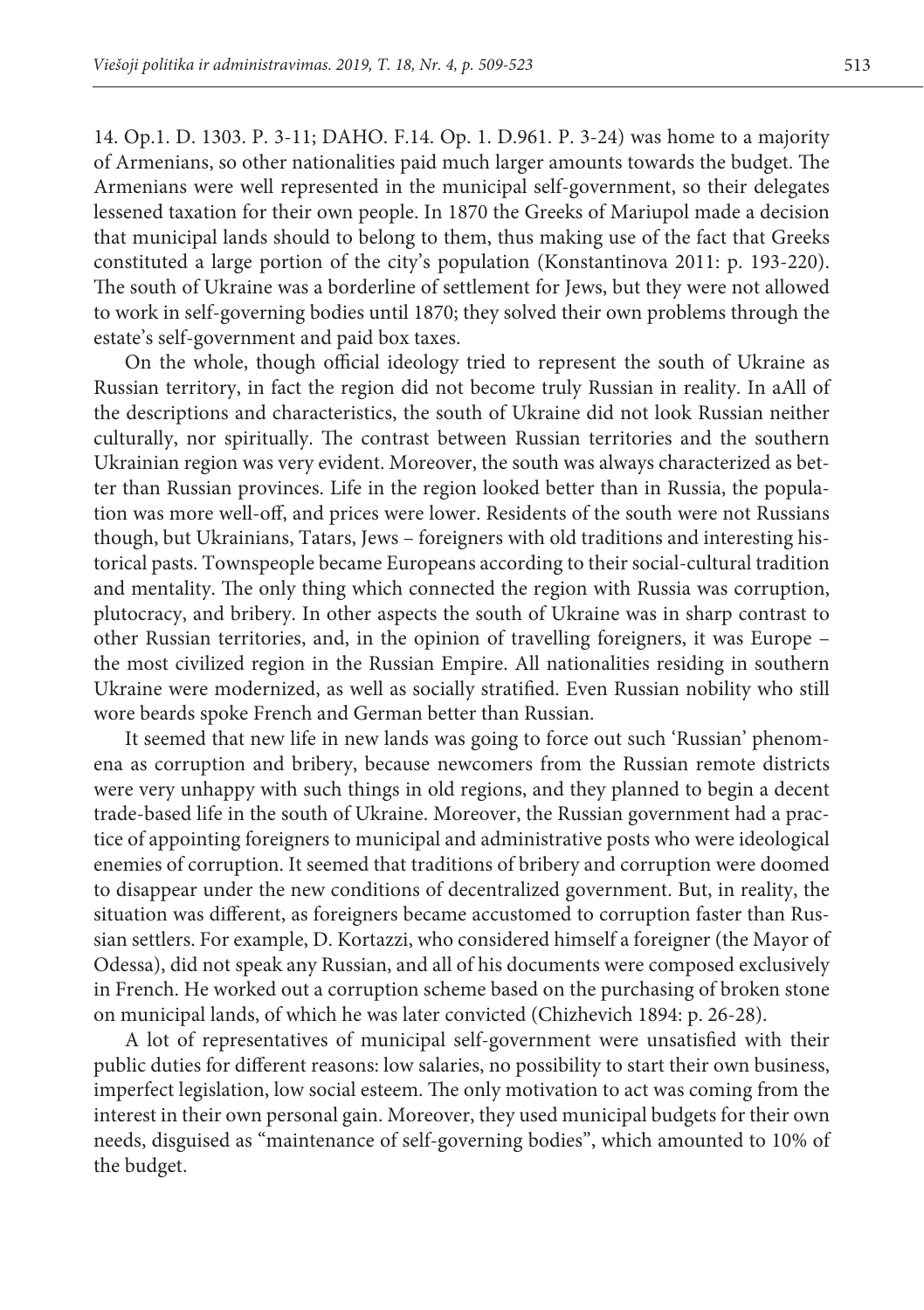Absolute apathy towards communal or state interests became the dominant behavioral model, and at the same time the highest effort was made in the interest of personal enrichment.

For example, there existed a way of imposing extra taxes and duties upon a municipal population, the revenues from which bypassed municipal budgets and went directly into the pockets of municipal figures. A double or triple increase in taxation was a widespread practice in towns of the region. A lot of deputies held the dubious distinction of being embezzlers of public funds and unreasonable users of the budget's resources. A well-known case referred to two members of self-government who took 3,528 rubles from the municipal budget, (DAHO. F. 14 Op. 1. D. 1391. P. 1-5) supposedly for the purpose of carrying out public inspections, but they used the money for their own needs instead. They were sentenced to several years in a penal colony by Kherson court. According to this behavioral model, municipal figures involved in corruption schemes tried to retain their decorum by any means, so they hid the results of their own actions in different ways, and those who tried to unmask them ended up being used as scapegoats with their stores getting demolished. For example, Dioshand, head of the artisan's guild in Simpheropol, used to severely beat those who wrote complaints about his taking bribes instead of fulfilling his duties (DAARC. F. 183. Op. 1. D. 317. P. 70-112).

The practice of private profiteering by manipulating municipal land ownership in collaboration with local police was widespread in nearly all towns of the southern Ukrainian region. For example, townspeople were leased municipal lands for a year and after they had grown crops, municipal deputies would take the harvest by force with the help of the police, and sell it for their own profit (DAHO. F. 14. Op. 1. D. 1579. P. 2-14). One of the first attempts to change the situation was a grievance of Kherson townspeople and merchants against the unlawful activity of municipal self-government deputies in 1797- 1798 (DAHO. F. 14. Op. 1. D. 438. P. 2-50). The grievance was submitted to the Emperor Paul I. The representative of Kherson's citizens' interests, Scheka, brought a collection of 29 documents to Saint-Petersburg. Perhaps he would have been able to prove the truth of his case if had he not killed an officer on watch duty in Ordonanz Gauzi with a rifle in order to attract the Emperor's attention, as he did not wish to disclose the details of the case to anyone else. Scheka was sentenced to death by the Emperor's order in Saint-Petersburg's court on June 27, 1800. He died on July 5 and was buried in Volkov's cemetery. Only after the incident were the documents he had brought with himself examined in the Senate.

With the help of those documents, Kherson's townspeople and merchants testified that the municipal council, together with the Magistrate, overtaxed local population with unlawful duties and taxes for the amount of 20-30 rubles from each person to cover unknown expenses. At the same time, the municipal self-government together with Mayor Zorin took the grain harvest from the townspeople every year by force. Municipal communities sent complaints to the gubernator of Novorossiysk in March, 1798, and June 15, 1798. The gubernator's administration did not examine this case, though Mayor Zorin was imposed a fine of 25 rubles (which he did not pay), whereas Scheka was called to account for complaints from Kherson twice, and he was also imprisoned and cruelly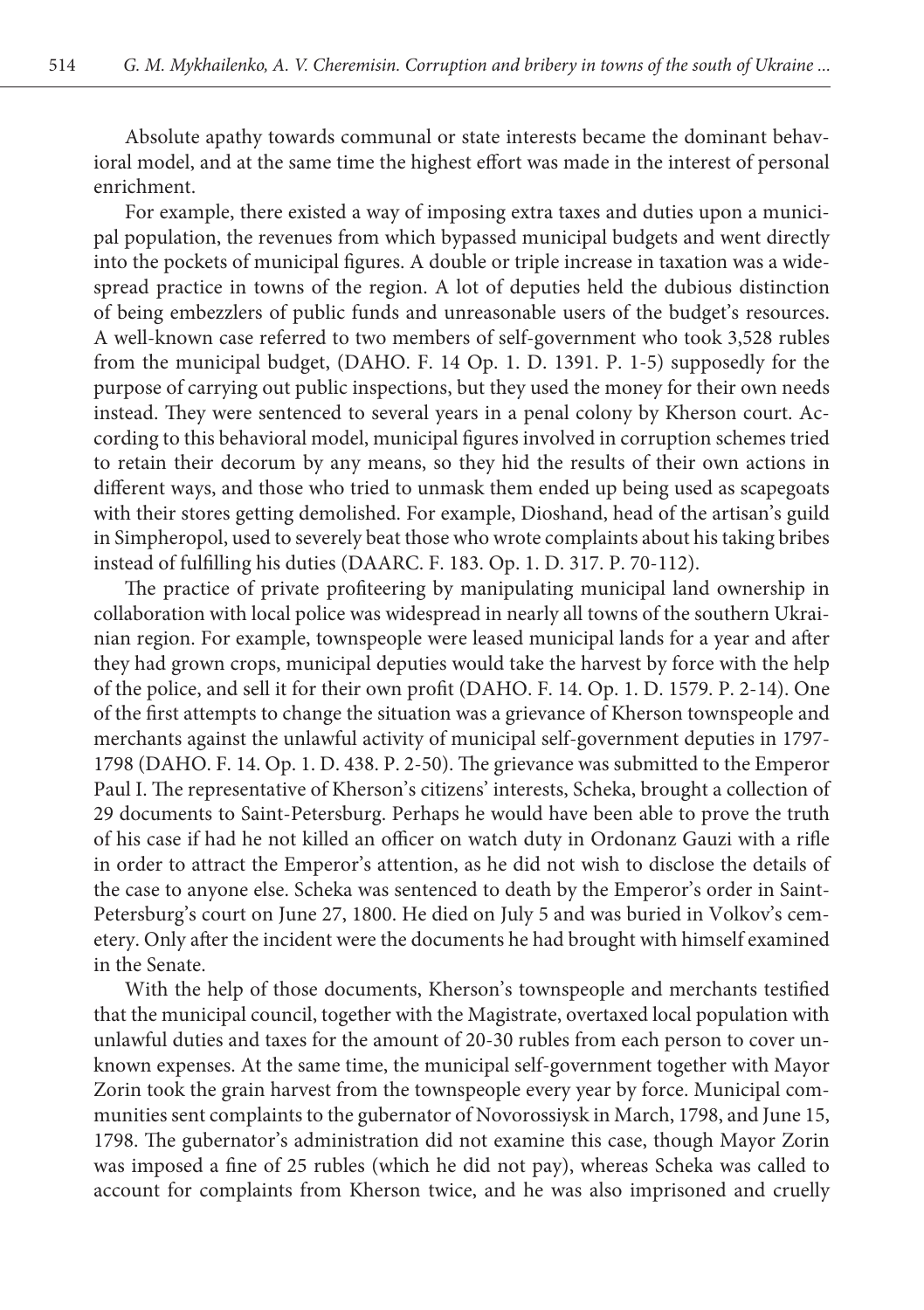treated. The first time he was sentenced to a public punishment of lashing, and the second time he was put behind bars. Kherson townspeople and merchants wrote a new complaint to the gubernator's administration, in which they testified about the cruel treatment of Scheka. The administration wanted explanations from the Magistrate and the Mayor but they waited in vain, although Scheka was later released later. Realizing that there was no justice on the local level, Scheka was chosen as *charge d'affaires* by Kherson's townspeople and merchants, who gave him a passport of the Black Sea Kazak Samodin. They sent him to Saint-Petersburg "to seek the truth".

By the end of 1801 the Senate made a resolution that municipal taxes and duties imposed by the Kherson self-government were unlawful and had to be revoked. Members of the magistrate's office were removed from their posts, and at the same time the Magistrate was given an order to allocate municipal taxes with the approval of each citizen.

There were other complaints from representatives of local self-government, but they were mostly of a commercial nature, and were therefore examined by the Chamber of Civil Court in Kherson and the Commercial Court in Odessa, though the central government did not pay any attention to them. The verdicts were not severe, the plaintiffs were not charged with substantial fines, and some concessions were made in favor of the defendant.

Personal characteristics such as honesty, fairness, responsibility, and caring for peoples' well-being began to appear undesirable when it came to municipal employees. For example, the Mayor of Odessa N. Novoselskiy was criticized for such character traits (Review of the activities of the former mayor of Odessa N. A. Novoselskiy, 1880: p. 2-36).

There were cases where municipal employees wanted to work for the good of the people, but they were met with bureaucratic or formal character obstacles. For example, the secretary of Grygoriopol self-government, F. Torpanov, wished to fulfill his duties honestly, for which he was cruelly beaten by the Chief Police Officer Pogorzhelskiy. This case had been reviewed at the Kherson Court for four years (1831-1834), and finally made headway only due to F. Torpanov's grievance to the Minister Of Justice D.Dashkov, in which he noted: *"not only driven to financial ruin, but to the last measure of disaster."* However, in Kherson Court the case was considered as *"pending"* and was never concluded (DAHO. F. 14. Op. 1. D. 1336. P. 1-3).

A lot of representatives of local self-government were absolutely content with the existing situation and did not think it was necessary to change anything in their private, social, or state lives. They successfully adapted to the existing order of things, and felt comfortable, especially if there was no need to do anything. They never did any official work, even with considerable delay, thinking that there was no need for it and they would not be punished anyway.

A lot of deputies in self-governing bodies were, or appeared to be, at least half-educated. Such facts were known in provincial towns, but on the subordinate level the situation was even worse. For example, it took decades to solve cases regarding local population in Bobrinez, and municipal employees were not even present at their offices in Onan'ev and Ovidiopol. There was much disorder in the office-work in Elizavetgrad, so the Mayor of Odessa P. Zelenyi (1890: p. 6) thought that representatives of Elizavetgrad's self-govern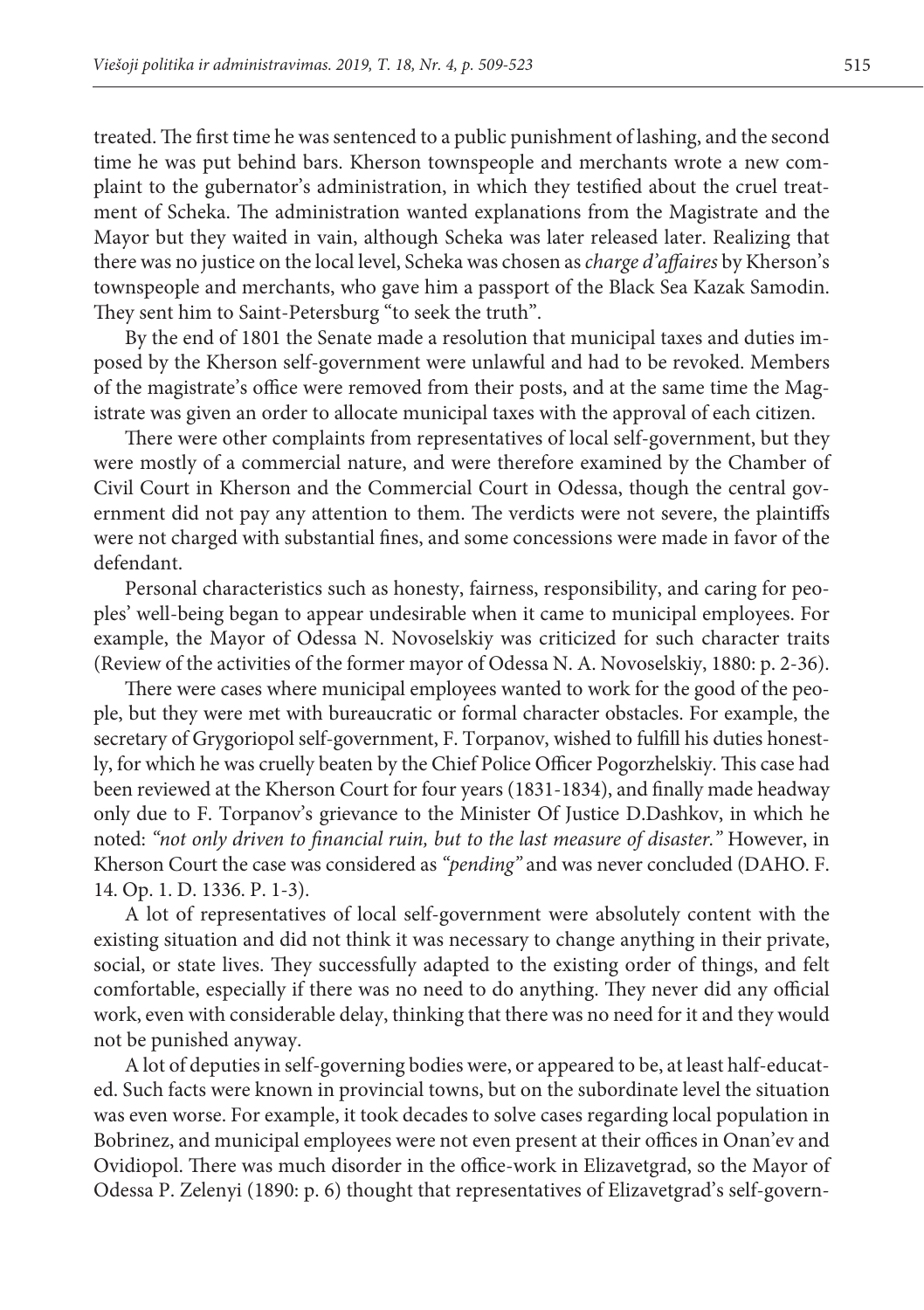ment did not even know the requirements of their job. An interesting fact was noted in Ochakiv: the man who was supposed to do office work in the municipal self-government was revealed to be completely illiterate and he had therefore not done any work at all.

In the towns of Katherinoslav and Tavria, office work was done very slowly due to incompetent employees of the self-government. They wrote complaints against each other, or mostly fictional honest and hard-working deputies of municipal councils. It is obvious that such behavior was not considered shocking at all – it had a lot of supporters.

At the same time there were municipal figures that made an effort to fight corruption and bribery in this environment. For example, Turchaninov, who was elected as the Ratmann by Kherson community in 1790, worked in this job for 3 years, and was characterized as a responsible, diligent, and conscientious employee. In 1797 he transferred himself from Tahanrog to Mykolaiv merchants. He provided significant assistance to the town's development, and the same year the community elected him as leader. Turchaninov had opportunities to deal with peoples' protection issues and well-being, increased the town's revenue, engaged in honest trading, and struggled against corruption and bribery. Due to his ethical economic activity he was respected by Mykolaiv merchants and townspeople alike, and he was elected as the town's mayor during the opening ceremony of the Rathaus (DAHO. F. 14. Op. 1. D. 455. P. 1-4).

One of the examples of organized fighting against corruption are the deeds of I. Androsov, who was not native to the south of Ukraine. Nevertheless he became one of the most passionate advocates of honest work practice in the self-government, for the sake of the development of the south Ukrainian territories. He was born in Brjansk (Orlovskaja province), approximately in the second half of the eighteenth century. He received primary education from his father who was engaged in trade. He started his career in the Office of the Briansk Magistrate. 6 years later he moved to Elisavetgrad to work as a trader where he married A. G. Sinevska. Soon the family moved to Odessa to do business. Later that same year (1797) he was elected as the Ratmann in the municipal self-government, where he noticed a lot of misdoings and examples of the old ways, so he came to believe that corruption or bribery should not have a place in the "new life". During his years in public service he revealed the illegal actions of the municipality office workers, and he became the first local reformer. After his revelations, the provincial administration brought the self-government in line with the "rule of law".

Collegial registrars of Oleksandrovsk Rathaus I. Mazaikov, O. Vasilchenko and V. Pashkov were also characterized as intelligent, hard-working employees – they never took bribes or participated in corruption schemes, and they never received any penalties which was quite a rarity in the mid nineteenth century. In contrast, Ratmann Psovaha and Mayor Zachariev worked only for the sake of their own profit, earning up to 600 rubles per month by selling municipal property during their tenure. At the same time, the official salary of mid-level deputies varied from 800 to 1,000 rubles, so additional illegal income was not an insignificant supplement to one's monthly salary (DAZO. F. 21. Op. 1. D. 14. P. 15-51).

There were not many honest public servants in the Mariupol self-government. For example, the good personality of merchant-deputy K. Danilov stood out among others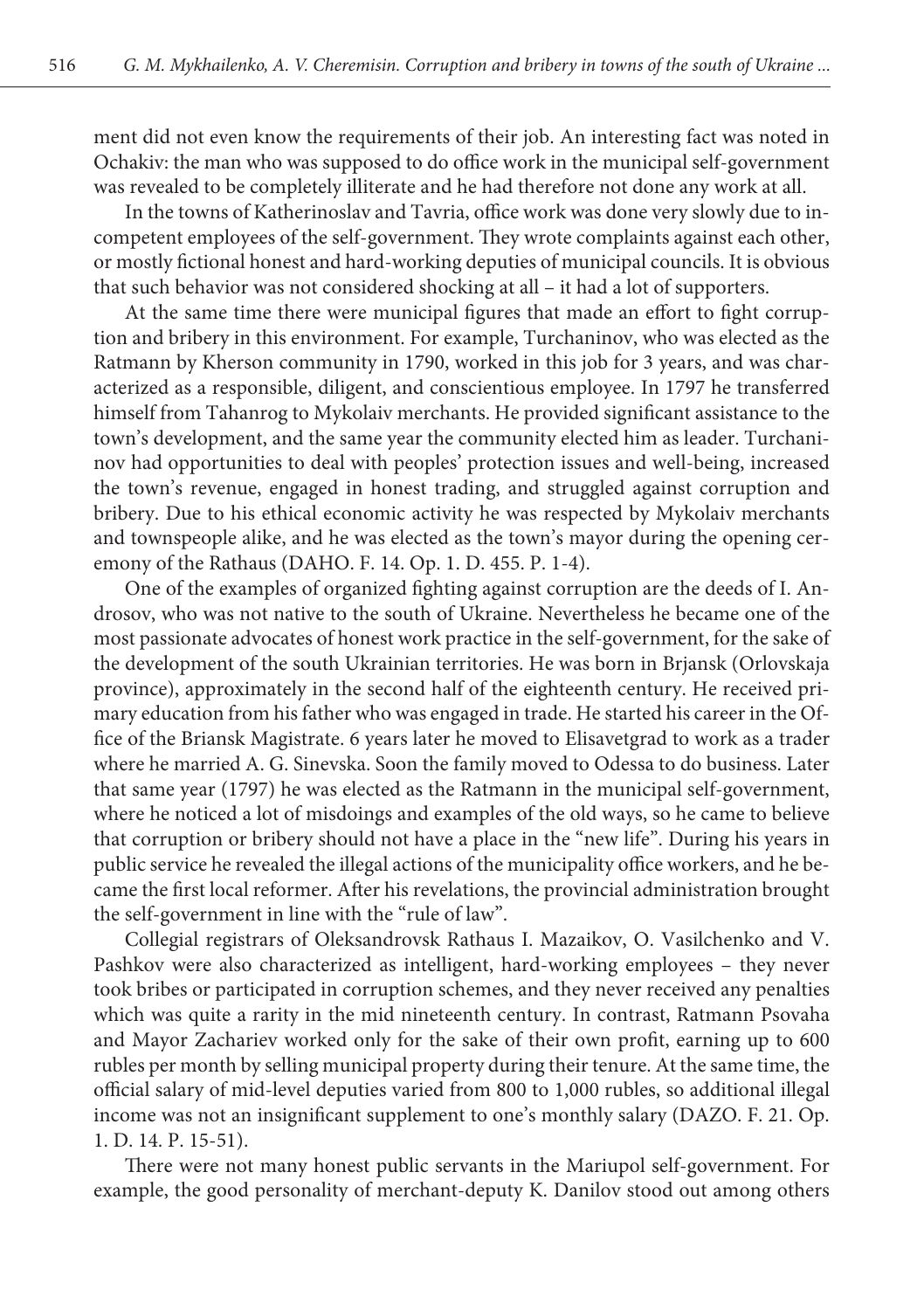and he was elected to office in 1876. Due to his hard work he managed to hold the position successfully until 1892. Special respect was commanded by the Mayor of Mariupol A. Chebanenko for his diligence, enthusiasm and achievements in modernization; the same can be said about the members of the board K. Popov and K. Avertanov. Among others, the personality of a member of the Mariupol board, A. Karamanov, was distinguished for hard work and enthusiasm, and he simultaneously took positions as the registrar, member of the board, deputy of the city council. and member of the valuation and market commission from 1888 until 1895 (DADO. F. 113. Op. 1. D. 127. P. 2; DADO. F. 113. Op. 1. D. 190. P. 20).

#### **Corruption and bribery in the administrative bodies in the south of Ukraine**

From the very beginning of the first half of the nineteenth century, there are grounds for mentioning corruption within the administration. The first complaint against acts of corruption by the administration of the Kherson province in 1815 was addressed to the Senate, appealing for a decision in this case. Ivan Linenko, leader of the nobility in Grigoropol, made a complaint against the vice-gubernator of Kherson province, Karageorgiy, regarding his unlawful dismissal from his post. I. Linenko testified about being subject to the abuse of power by the authorities (DAHO. F.14. Op. 1. D. 864. P. 1-6). Prior to that, he submitted a complaint to the Senate, regarding thean absence of help from the provincial administration. It appeared that the vice-gubernator did not regard the provincial administration as an authoritative institution, and the decisions of the collegial body were of no importance to him, as he made and confirmed all the decisions himself. One could only guess what the vice-gubernator's attitude towards the self-governing bodies was, as he was not going to take into consideration the decisions of the collegial administrative body, which he and the gubernator had turned into a submissive unit.

The situation repeated itself once again in 1818, when the leader of Elisavetgrad's nobility, Abertasov, made a complaint to the Senate against the gubernator of the Kherson province for illegally removing him from his post, citing abuse of power (DAHO. F. 14. Op. 1. D. 903. P. 2-21). After the gubernator had learnt about the content of the complaint he called Abertasov to his office and tried to persuade him (as demonstrated by a 6-page-long collection of evidence) to cease his complaints, or he would end up causing harm to himself and to the city. As a result, after the case had been examined, the gubernator of Elizavetgrad doubled municipal and provincial taxes and removed Abertasov from his post, whilst the Senate was informed that those duties were necessary for the city's development and funding of charities (disabled care and orphanages). Thus, it was shown that municipal and group cases should not fall under the jurisdiction of selfgoverning bodies, but under that of the gubernator.

There were known cases when the administration of the Novorussia and Bessarabia territories fired the employees of Odessa Magistrate's office. For example, Secretary Mischenko was fired for illegal doings in 1828 (registered on the lists of Odessa's foreign townspeople and runaway convicts), but he labored to fix his mistakes and was later reinstated (DAHO. F. 14. Op. 1. D. 1369. P. 2-22).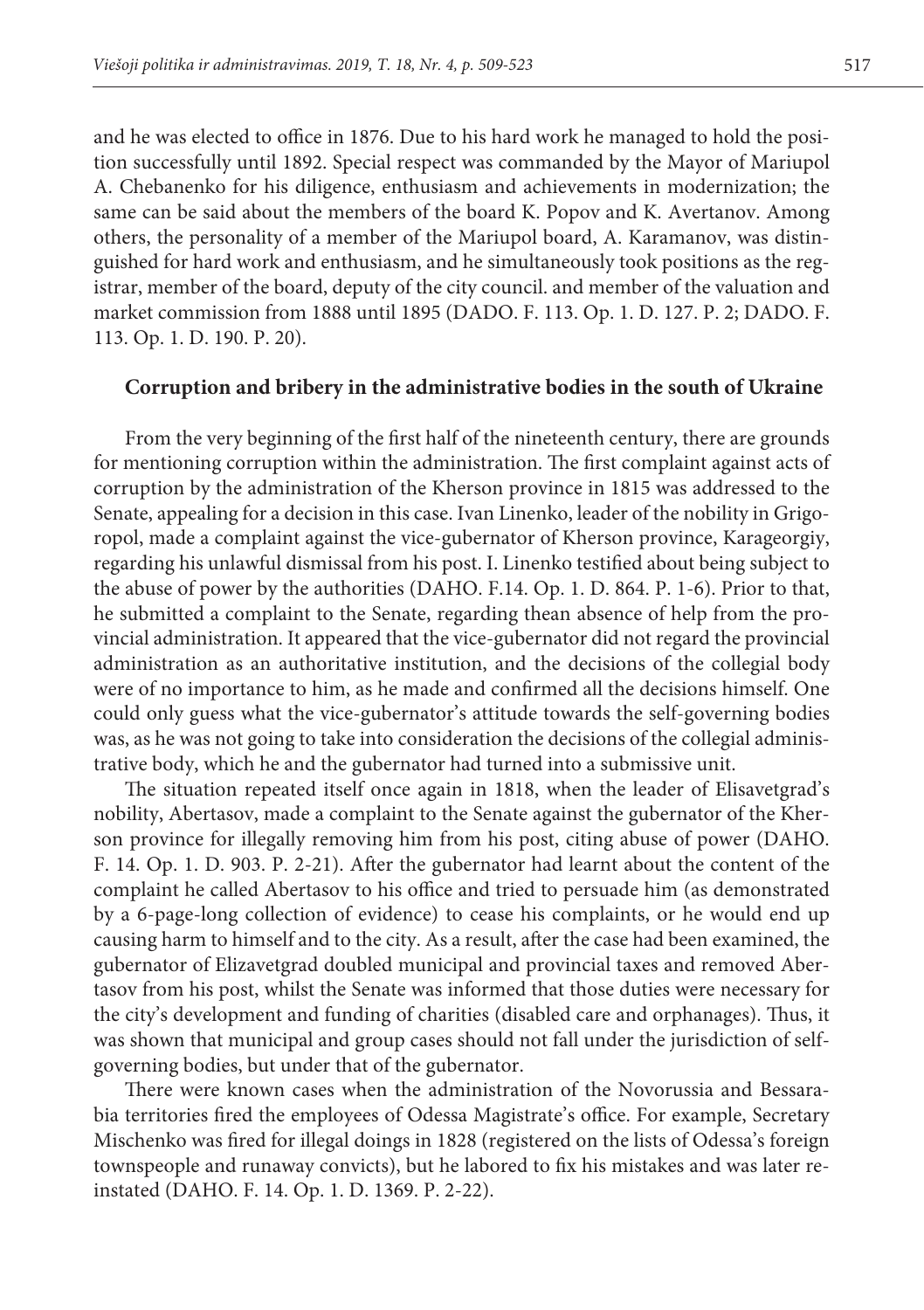There were other complaints against representatives of the administration, and on occasion officials complained about each other, but they did not resonate with either the public or the central government of the empire. Municipalities lacked funding for nearly everything, which was often the subject of complaints made by the deputies to the government. However, these issues were completely ignored.

A true testament toof the level of corruption is the so-called wine payoffs in Odessa. In 1818-1819 some deputies of the municipal self-government (as evidenced by 77 signatures) made a complaint to the Senate, describing how the mayor and the head of the magistrate colluded in a criminal scheme, in which wine payoffs were to be granted to the person who offered the largest bribe. By law, such payoffs were supposed to be given out in an open auction. This happened in addition to the large sums already taken from the municipal budget for their personal needs. They omitted an estimated 400,000 rubles worth of expenses from the official reports, giving the leadership positions in the municipal council to people who "benefited from them". Those that dared to oppose them were imprisoned and severely tortured in an attempt to collect more money. As a result, the corrupt officials were able to extort an additional 200,000 rubles from the local merchants.

The Head of the Magistrate explained these complaints very simply: *"I have nothing to do with it, everything is done in compliance with the law, the money is used for the benefit of the people, all the taxes are balanced, and those who are imprisoned are guilty of murder and misdoings"* (DAHO. F. 14. Op. 952. P. 192).

The above-mentioned actions seemed to be just part of some plot against him, as there were parties in municipal self-government interested in claiming the wine payoffs, and organizing production and the free trade of vodka in the city. If that were to happen, the municipal budget would suffer from deficits, so the conditions of wine payoffs should remain unchanged.

In response to this proposition, the deputies of Odessa demanded that the Senate examine the core of the matter, and make the head of the Magistrate find other methods of earning money, *"so that merchants of the city could be allowed to freely take part in the auction for wine payoffs and the head of the Magistrate should do it openly"*.

The head of the Magistrate was unable to understand Odessa's merchants, because in his view he was the one to whom the merchants should be grateful to for organizing the wines payoffs in the first place, and now they dared to make complaints against him *"because bad people want to get a hold of the wine payoffs, which would cause a lot of harm, and factories would profit from it, not the city"* (DAHO. F. 14. Op. 1. D. 952. P. 62).

The Senate's resolution concerning this case was passed on November 28, 1819, and it read tas follows: wine payoffs were not to be changed and the contract with traders was to be regarded as legal. Interceding for Odessa's socially active people, the head of the Magistrate was ordered not to overtax poor residents of the city, and to conduct wine payoff auctions openly and place their revenues in the budget to be used for commercial purposes.

Being unhappy with the decision, merchants Pavel Varvarov and Osip Sapozhnikov made complaints against the city's police officials, saying that they were not allowed to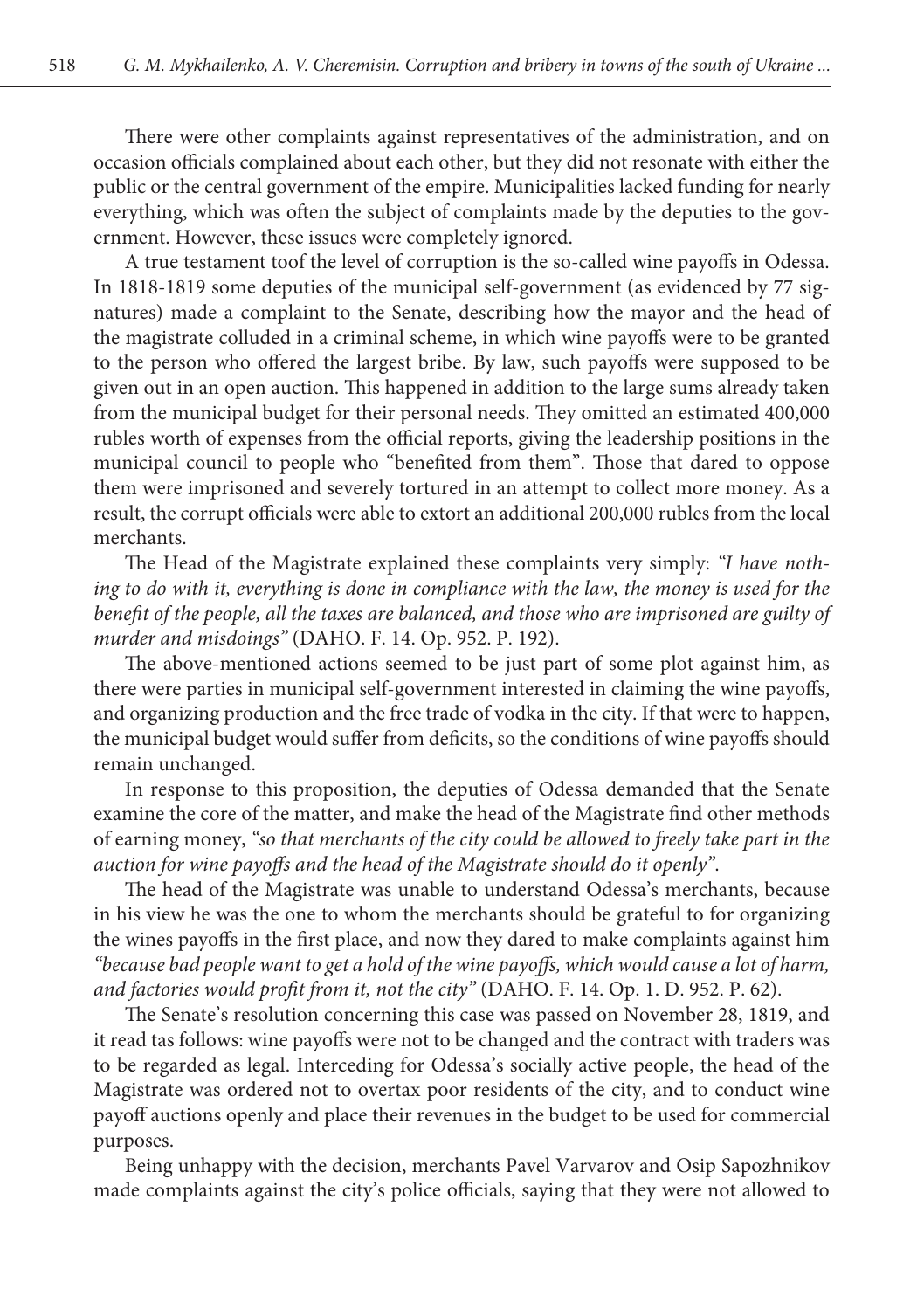take part in the wine payoffs (auctions), for which the policemen imprisoned and beat them. As a result, the police officers received fair penalties. The case was resolved by the Senate, which ordered the police *"not to cause harm to Odessa's merchants"*.

Thus, the municipal self-government in Odessa found a certain balance in the relationship between the socially active members and the head of the Magistrate, proved that not all activities of the administration were regarded as positive, and that it was possible to legally find the truth while not always following orders of the *"higher ranking officials"*. A significant feature was the negative attitude towards municipal self-government, displayed by the General-gubernator, the civil gubernator, the vice-gubernator, but also by the head of the Magistrate. It is possible that in the cases mentioned previously, the head of the Magistrate was following the direct orders of the Novorussia and Bessarabia General-gubernator.

The extent to which bribery and corruption became usual occurrences can be glimpsed,seen if we examine the special investigation in Kherson in the 1820-30s. In 1828 some anonymous grievances were submitted to the Ministry of Justice against officials of the Kherson province on charges of bribery. At first the Ministry postponed the investigation, as the complaints were anonymous. Then, new grievances were received from Mayor Doné against the vice-gubernator Rul', accusing him of taking a bribe amounting to 250 rubles from land owner Petkovich, meanwhile the Kherson prosecutor Shulzhenko did not start a criminal investigation of the case either. After the investigation by the Ministry of Justice was complete, it was discovered that Mayor Doné had died six months before the grievance was even written, and that the signature on it belonged to another person. The mediator in this case of bribery had been Official Kasperov, but he had been removed from his post long before the incident began.

General-major Scheremetev was commissioned to investigate the case of bribery in Kherson. He interrogated all the persons of interest, who were mentioned in the grievances, and came to the conclusion that land owner Petkovich was himself the author of the grievances. He was denied a position at the Kherson criminal court by the nobility in 1827, so he promised to provide a horse and 250 rubles. During his interrogation Petkovich revealed that land owner Marzyn witnessed him giving the bribe. It was also discovered that prosecutor Shulzhenko was supposed to cover up the bribes and to conceal the grievances.

The case was brought to court. Vice-gubernator Rul' was judged in Moscow, the other participants in Kherson by 1830. After the public questioning of Kherson's residents it was found that all of the officials were large-scale bribe-takers and that uber-prosecutor of the Senate Zhuravlev covered for prosecutor Shulzhenko. The Kherson gubernator could do nothing to prevent it.

It was revealed at the trial that all of the officials took bribes, but only when the gubernator was not present in the office. For example, bribes of 200-700 rubles were given by men wanting to avoid getting enlisted in the army. Jewish townspeople said that vicegubernator Rul' made them give bribes in the amount of 1,000 rubles. One rRich Jew, Fanung, was forced to pay 8,000 rubles for supposedly "hiding deserters", for which they promised not to prosecute him. On this occasion, A. Rul' was assisted by his personal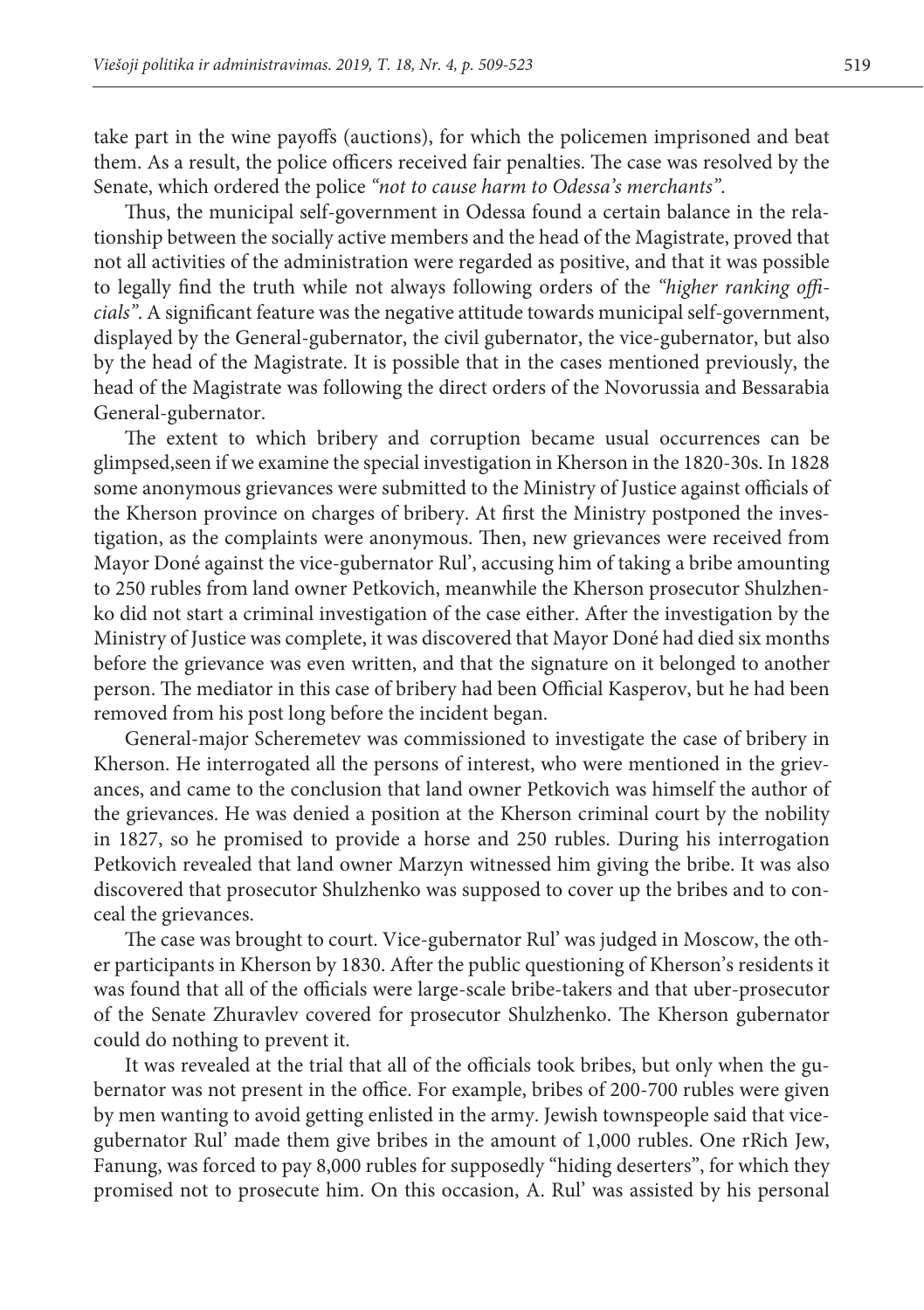secretary, and prosecutor Shulzhenko. Christian townspeople said that A. Rul' and Shulzhenko took bribes in the amount of 200-1,000 rubles. They also accepted items such as horses, wine, clothing, etc. Kherson gubernator Komstadius was revealed as a weak person, who did not control his own officials. The local population was too scared to act in the face of such extensive bribery.

As a result, all the participants of those legal proceedings were sentenced to various terms of imprisonment, except for the uber-prosecutor of the Senate, Zhuravlev.

#### **Conclusions**

As a result of important geopolitical changes at the end of the eighteenth century, the south of Ukraine was incorporated into the Russian Empire which made the central government start the reforms of renovation and modernization. New municipal self-government was established on the principles of decentralization. It should have facilitated the transition of the Russian Empire from backwardness to prosperity. But the majority of ideas did not come to pass, as the newly established system of regional and municipal governments turned out to be saturated with corruption and bribery on all levels of the administration. The problems of corruption and bribery in the south of Ukraine acquired a strong stimulus for flourishing because of the region's distance from the centre, which lessened the State's control. Immediately after the establishment of new municipal and administrative bodies, officials of different levels started to openly take bribes and take part in corruption schemes, which was evident not only to the local population, but to travellers from Western Europe who came to the south of Ukraine for the purpose of meeting people or having a look at life in the new region. Local communities were outraged and scared of those processes; it resulted in their writing complaints aimed at getting some level of protection against dishonest local officials.

Every level of regional power acquired its own niche in the abovementioned processes. Local public servants took bribes for a wide range of acts, such as registration in town's estates, redistribution of municipal land property, facilitation of documentation turnover, etc. Over time, taxes paid by local communities could be latently raised, municipal property could be sold, and local budgets could be redistributed between officials themselves.

The administrative bodies developed corrupt schemes of wine payoffs, the selling of state property, and the distribution of the State's finances. They took bribes for not getting recruited into the army, for the facilitation of various legal proceedings, and the remission of responsibility for the infringement of the law.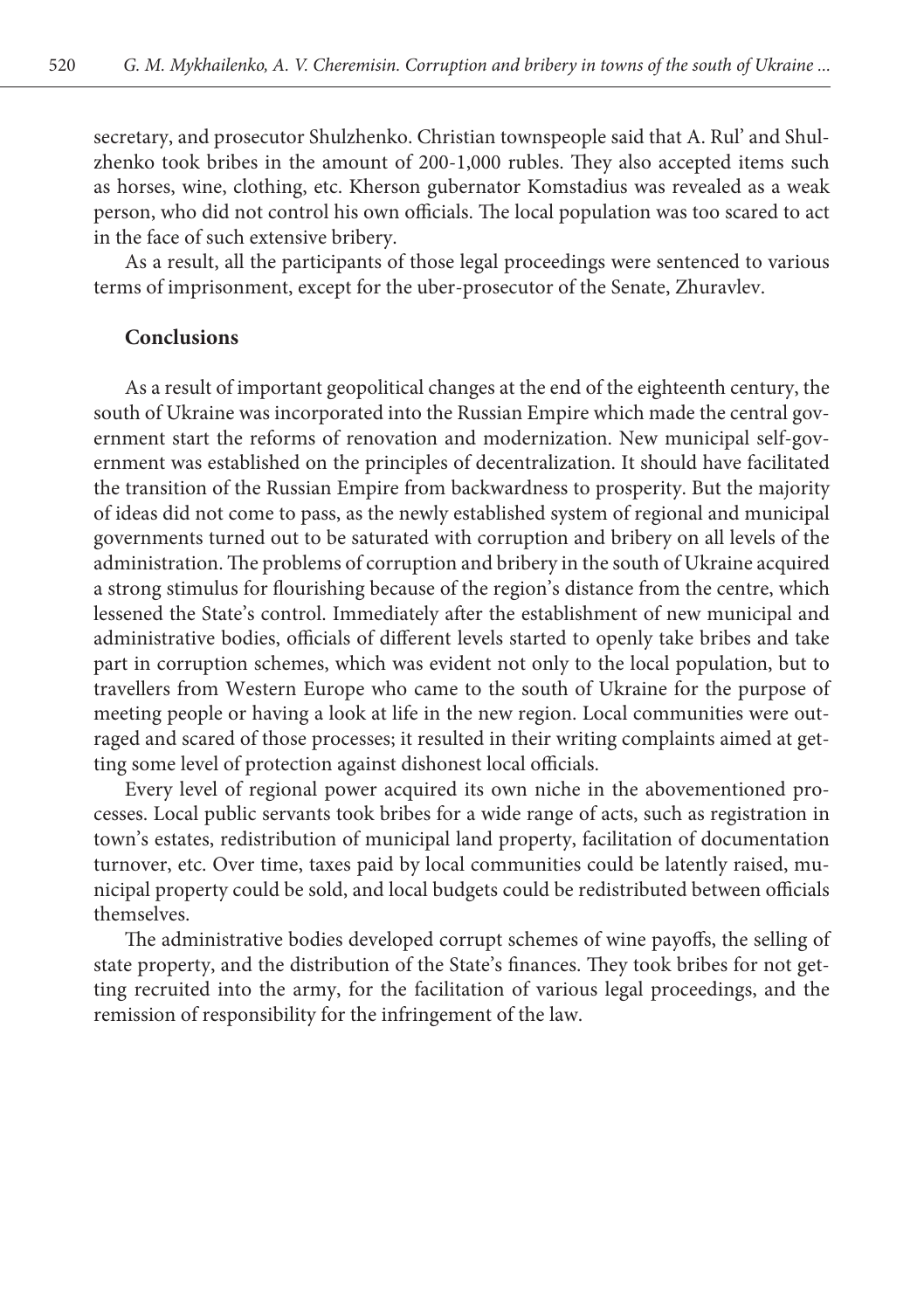### **References**

- 1. A Copy of Order of Kherson provincial government. Pleadings of Elisavetgrad nobility leader Abertasov to Minister of Justice and The Relation of Department of the Ministry onto Kherson Procurator for removing from the post. (in Russian). DAHO. F. 14. Оp. 1. D. 903. P. 2–21. Available at: [www.kherson.archives.gov.ua](http://www.kherson.archives.gov.ua)
- 2. Chizhevich, O. *Odessa and Odessa Society in 1837-1877*. Odessa: Kirchier. 1894. P. 26-28.
- 3. Correspondence with the Ministry of Justice on dismissal from service of attorney Mischenko for misdoings in service. Personal card of Mischenko. (in Russian). DAHO. F. 14. Оp. 1. D. 1369. P. 2-22. Available at: [www.kherson.archives.gov.ua](http://www.kherson.archives.gov.ua)
- 4. Correspondence of Minister of Justice with Odessa's Prosecutor on closing Institutions in Odessa because of the plague epidemics. (in Russian). DAHO. F. 14. Оp. 1. D. 1336. P. 1-3. Available at: www.kherson.archives.gov.ua
- 5. Documents on appointments, promotion and dismissal of officials, personal cards. (in Russian). DAZO. F. 21. Оp. 1. D. 14. P. 15-51. Available at: [www.archivzp.gov.](http://www.archivzp.gov.ua) [ua](http://www.archivzp.gov.ua)
- 6. Excerpts from protocols of meetings of the City Council. (in Russian). DADO. F. 113. Оp. 1. D. 18. P. 21-89. Available at: [www.dn.archives.gov.ua](http://www.dn.archives.gov.ua)
- 7. Gutri, M., Holderness M., Layal P., Pinkerton P., and Stephens D. *Odessa Through Eyes of the British*. Odessa: Optium. 2012. P. 65, 91, 100-179.
- 8. Konstantinova, V. M. *Urbanization: Southern Ukraine aspect (1861-1904)*. Zhaporizhe: o. AA Tandem. 2011. P. 193-220.
- 9. Note of Land-surveying Department, Appeal of Grigoropol's residents and correspondence of The Minister of Justice with Kherson procurator on land giving of the city of Grigoropol. (in Russian). DAHO. F. 14. Оp. 1. D. 1303. P. 3-11. Available at: [www.kherson.archives.gov.ua](http://www.kherson.archives.gov.ua)
- 10. On abuse of power of Simpheropol's Chairman of Artisan Board. DAARC. F. 183. Оp. 1. D. 317. P. 70-112. Available at: [www.archeos.org.ua](http://www.archeos.org.ua)
- 11. Personal Cards. (in Russian). DADO. F. 113. Оp. 1. D. 190. P. 20. Available at: [www.](http://www.dn.archives.gov.ua) [dn.archives.gov.ua](http://www.dn.archives.gov.ua)
- 12. Personal cards of spokesmen. (in Russian). DADO. F. 113. Оp. 1. D. 127. P. 2. Available at: [www.dn.archives.gov.ua](http://www.dn.archives.gov.ua)
- 13. Records from cases heard in the Senate, Reports of Uber-prosecutor and other materials on wine payoff in Odessa, on the privileges of merchants of Odessa. DAHO. F. 14. Оp. 1. D. 952. P. 19-180. Available at: [www.kherson.archives.gov.ua](http://www.kherson.archives.gov.ua)
- 14. Report of Novorossia Provincial Government, The pleading of Turchaninov on rewarding of merchants Turchaninov and Goreinov with medals. (in Russian). DAHO. F. 14. Оp. 1. D. 455. P. 1-4. Available at: www.kherson.archives.gov.ua
- 15. The case on accusation of Kherson town's resident Scheka of the protest against extortions and taxes, murder of an officer on watch. (in Russian). DAHO. F. 14. Оp. 1. D. 438. – P. 2–50. Available at: www. kherson.archives.gov.ua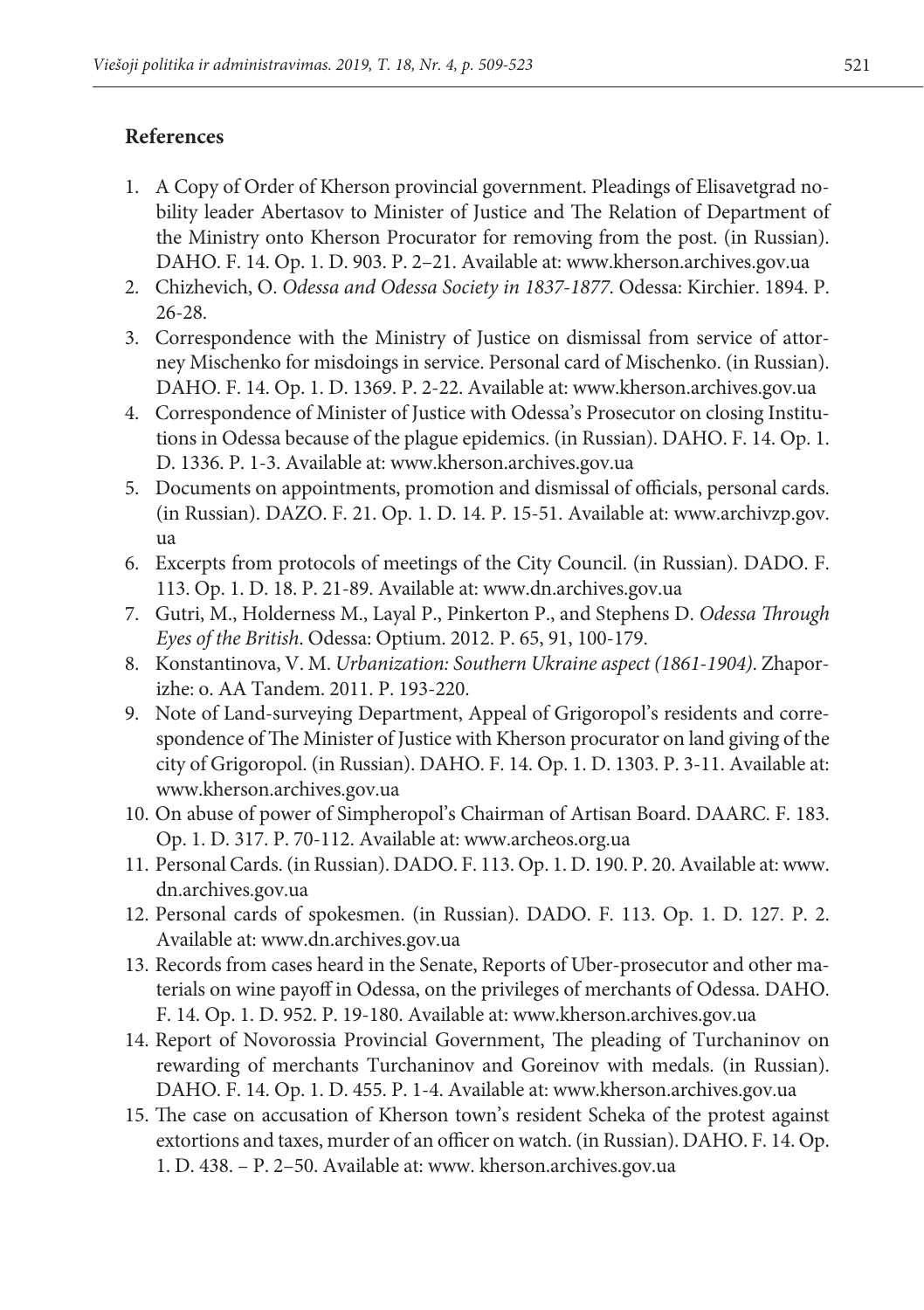- 16. The Case on Elections (in Russian). DAARC. F. 518. Оp. 1. D. 2. P. 10-42. Available at: [www.archeos.org.ua](http://www.archeos.org.ua)
- 17. The pleading of adviser Linenko to Minister of Justice with grievance against Kherson Gubernator Kallageorgia about dismissal from service. (in Russian). DAHO. F. 14. Оp. 1. D. 864. P. 1-6. Available at: [www.kherson.archives.gov.ua](http://www.kherson.archives.gov.ua)
- 18. The relation of Ministry of Internal Affairs and Nikolaev and Sebastopol Military Gubernator to the Ministry of Justice on assignment of pension to a widow of Nikolaev's official Stepan Tchaikovsky. The personal card of Tchaikovsky. (in Russian). DAHO. F. 14. Оp. 1. D. 1579. P. 2-14. Available at: www.kherson.archives.gov.ua
- 19. *The Review on Activity of Former Odessa's Mayor N. A. Novosel'skiy.* Odessa: Printing-house of A. Shulze. 1880. P. 2-36.
- 20. The State Archive of Kherson Region. The case of the charge of Kherson vice-governor (in Russian). DAHO. F. 14. Оp. 1. D. 961. P. 3-24. Available at: [www.kherson.](http://www.kherson.archives.gov.ua) [archives.gov.ua](http://www.kherson.archives.gov.ua)
- 21. The writings of the Department of Justice Ministry, Correspondence of the Ministry with the Senate and other materials of Provincial Secretary Grizana accused of embezzlement of public funds together with Treasurer Drozdovskiy. (in Russian). DAHO. F. 14. Оp. 1. D. 1391. P. 1-5. Available at: www.kherson.archives.gov.ua
- 22. Volod'ko, V. *Officialsin Administration and Legislation System in Kyiv (in the 1780s – the First Half 90s of XVIII c.): Social and Professional Portrait*. Kyiv. 2007.
- 23. Zelenyi, P. A. *Municipal Justice on the Eve of the Reform*. Odessa: Ptchelki. 1888. P. 3-9.